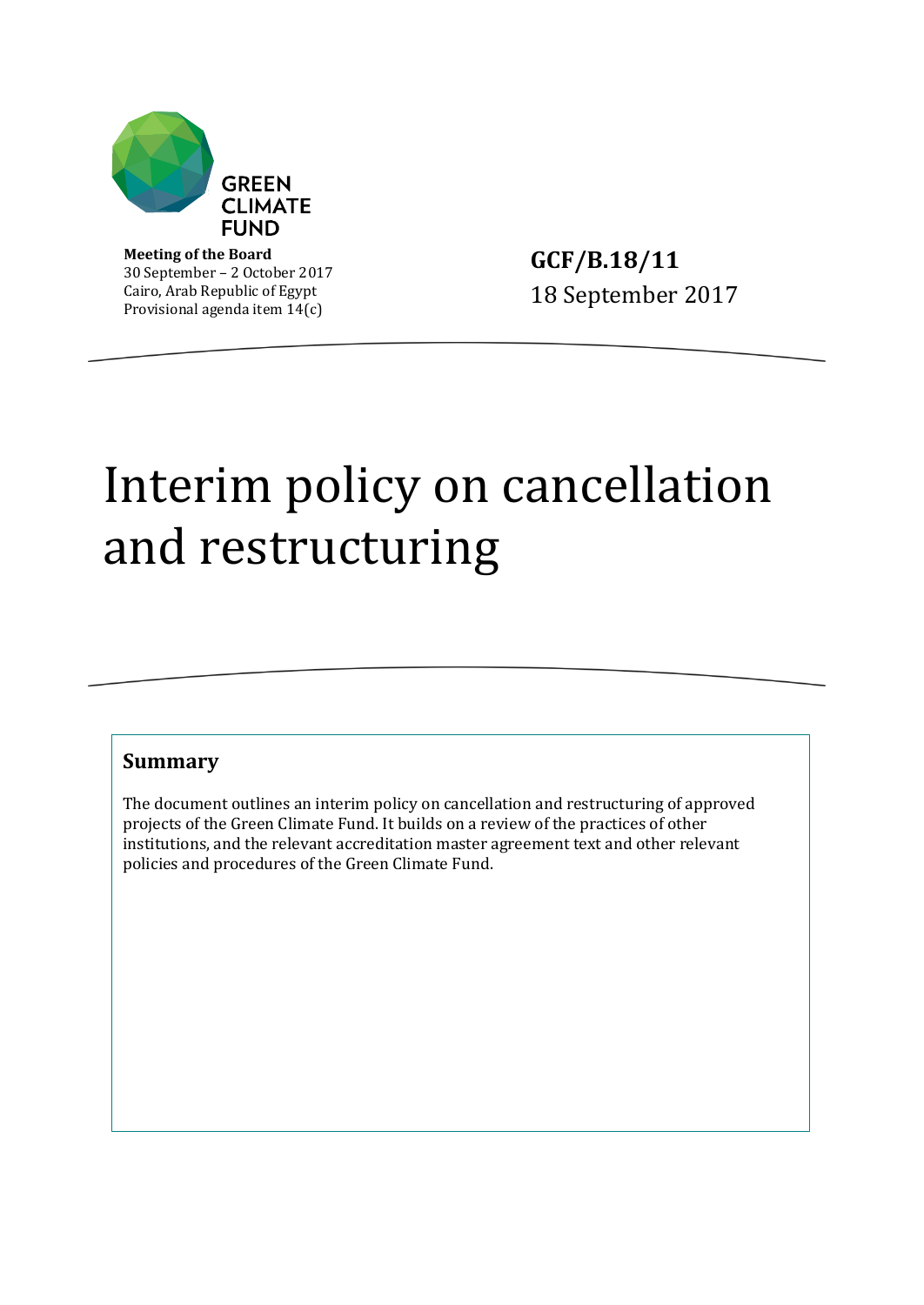

## **I. Introduction**

The Board in decision B.17/09, paragraph (p), requested the Secretariat "to develop an  $1.$ interim restructuring and cancellation policy, including further options for decision-making, for consideration by the Board no later than its eighteenth session, and a comprehensive restructuring and cancellation policy no later than April 2018". This paper sets out the Secretariat's proposed interim restructuring and cancellation policy for consideration and adoption by the Board. Matters related to further options for decision making will be addressed under the Board's work plan for 2018.

## **II. Interim policy on cancellation and restructuring**

As the GCF moves towards project implementation it is important to anticipate certain  $2.$ policies that need to be developed. As implementation ramps up, the GCF will soon be expected to respond to requests from accredited entities (AEs) regarding several matters that are covered by the accreditation master agreements (AMAs) but that still lack more detailed policy and procedural guidance, such as those set out in paragraphs 2 and 3 below.

Changes to approved proposals: even though the specific language may differ, the AMA  $3.$ usually defines major change as a "restructuring that involves a major change in Funded Activity scope, structure or design, a major change in the Funded Activity's objectives, a reallocation of GCF Proceeds affecting the Funded Activity's scope or objectives, or any other change that substantially alters the purpose or benefit of the Funded Activity". It also usually specifies that the AE must inform the GCF and seek instructions or guidance on how to proceed whenever a potential modification that would constitute a major change is to take place. The GCF needs to develop a process to assess the materiality of the proposed modification, including whether or not the restructuring requires approval by the Board, a new no-objection letter from the national designated authority (NDA), and/or adjustments to the environmental and social safeguards documentation.

Waiving of conditions or covenants: for many funding proposals, the Board provides an  $\boldsymbol{4}$ . approval, which is conditional on modifications to the project or programme design. Such conditional approvals usually require the satisfaction of various conditions over different time periods or the inclusion of specific covenants in the relevant funded activity agreement. There is currently no process for waiving, or extending the time frame for the fulfilment of, such conditions.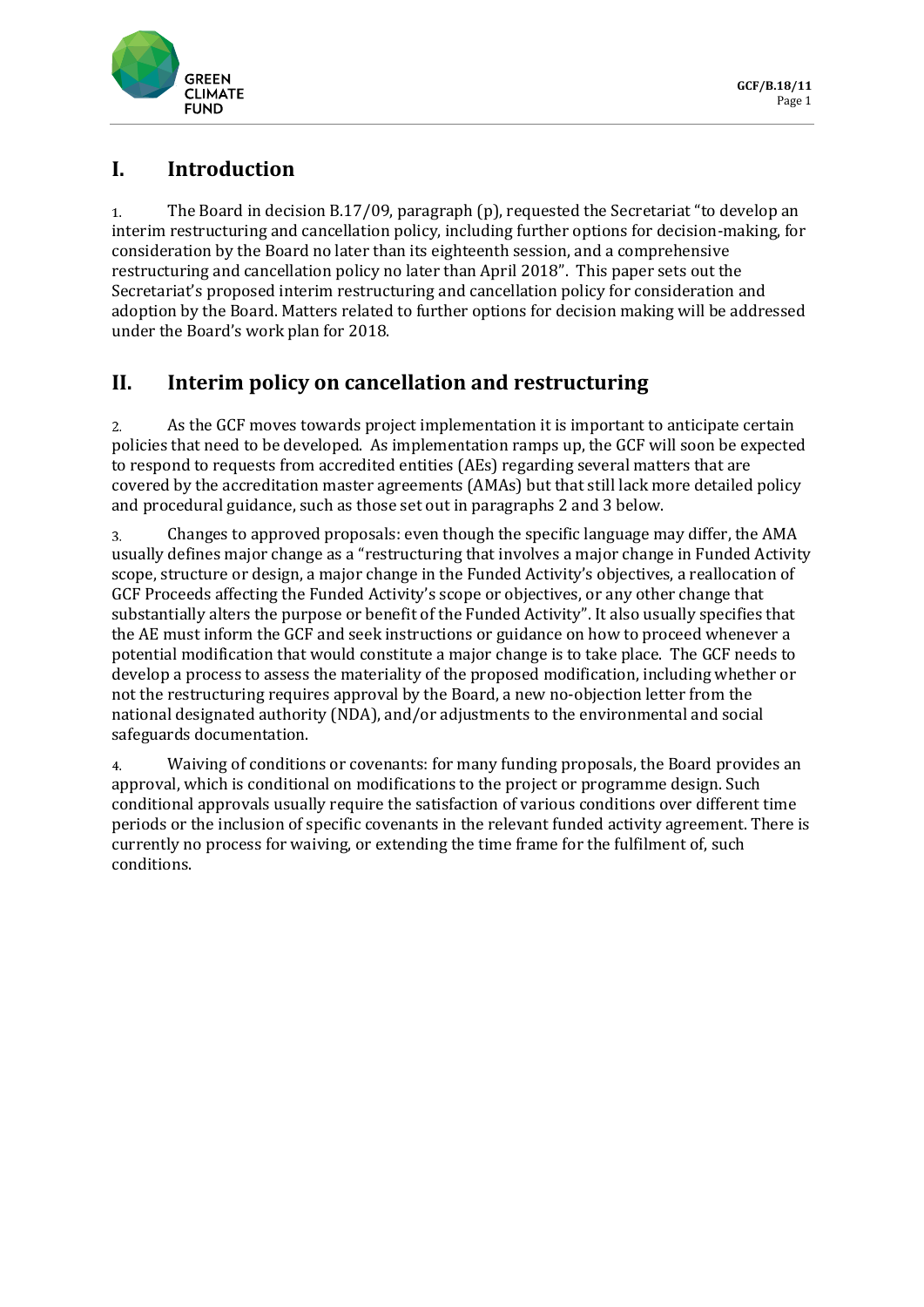

# **Annex I: Draft decision of the Board**

The Board, having considered document GCF/B.18/11 titled "Interim policy on cancellation and restructuring":

- *Adopts* the proposed interim policy on cancellation and restructuring as set out in annex  $(a)$ II; and
- *Requests* the Secretariat to report back to the Board at its nineteenth meeting on the  $(b)$ implementation of this policy.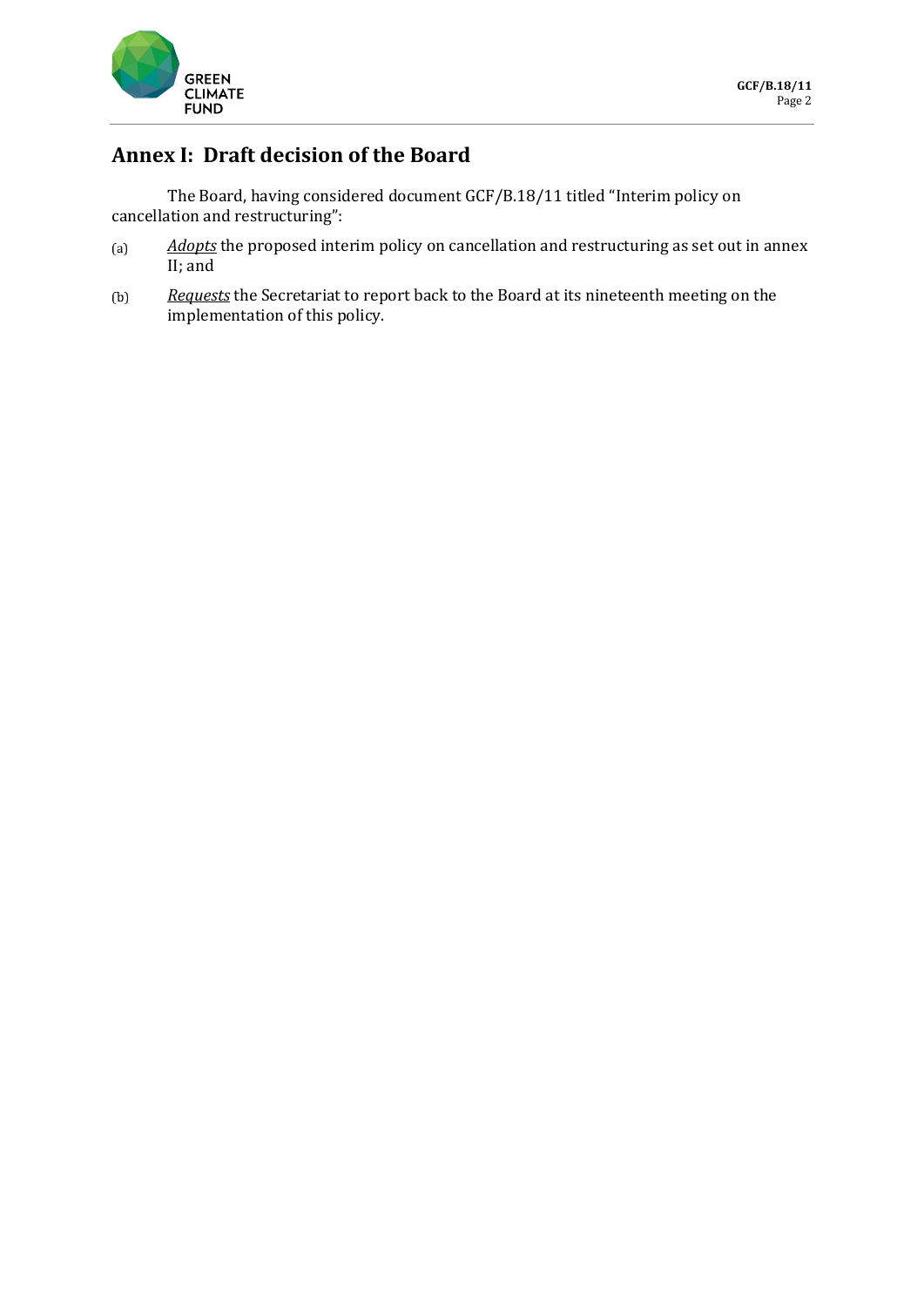

## **Annex II: Interim policy on cancellation and restructuring**

## **I. Introduction: Scope and application**

**Scope.** This interim policy on cancellation and restructuring (the policy) sets out the  $\overline{1}$ . mechanism for decision-making in respect of an approved funding proposal (FP) in situations where there has been one or a combination of the events set out below:

- Failure to fulfil the conditions to be met prior to the execution of the funded activity  $(a)$ agreement (FAA), within the time frame established by the accreditation master agreement (AMA) or the approval decision (as defined below), as appropriate;
- A request for a waiver of a condition imposed at approval;<sup>1</sup> and  $(b)$
- $(c)$ A change to or restructuring of the approved FP prior to or after the execution of the FAA.

**Application.** This policy is an interim policy. The policy applies to the GCF and to all FPs  $2<sub>1</sub>$ approved by the Board, including the FPs approved prior to the date of effectiveness of the policy. This Policy does not apply to readiness proposals and Project Preparation Facility financed projects. This policy is not intended to address the GCF decision-making process in connection with breaches of an FAA and/or AMA.

#### **Definitions:**  $3<sub>1</sub>$

- "**AE**" means accredited entity;  $(a)$
- $(b)$ "**AMA**" means accreditation master agreement;
- "**Approval decision**" means a Board decision approving a funding proposal, and the  $(c)$ relevant annexes to and documents referred to in such a decision, such as the related term sheet;
- "**Board**" means the Board of the Green Climate Fund;  $(d)$
- "**ED**" means the Executive Director of the Secretariat;  $(e)$
- $(f)$ "**FAA**" means funded activity agreement;
- "**FP**" means funding proposal;  $(g)$
- "**Change**" means any modification to a funding proposal after the date of the approval  $(h)$ decision but before the execution of the funded activity agreement, where the modification leads to a deviation from the terms, conditions and requirements which were originally approved by the Board;
- "**Major change**" has the meaning given to it in the relevant accreditation master  $(i)$ agreement as further elaborated in this policy pursuant to paragraphs 17 and 18 below.
- $(i)$ "**Minor change**" means changes to an approved funding proposal which do not constitute a major change but nevertheless require approval from the GCF under the policies of the AE and/or the relevant accreditation master agreement or funded activity agreement;
- "**Restructuring**" means any modification to a funded activity after the execution of the  $(k)$ funded activity agreement, where the modification leads to a deviation from the terms, conditions and requirements which were originally approved by the Board;

<sup>1</sup> <sup>1</sup> See decision B.17/09, annex IV.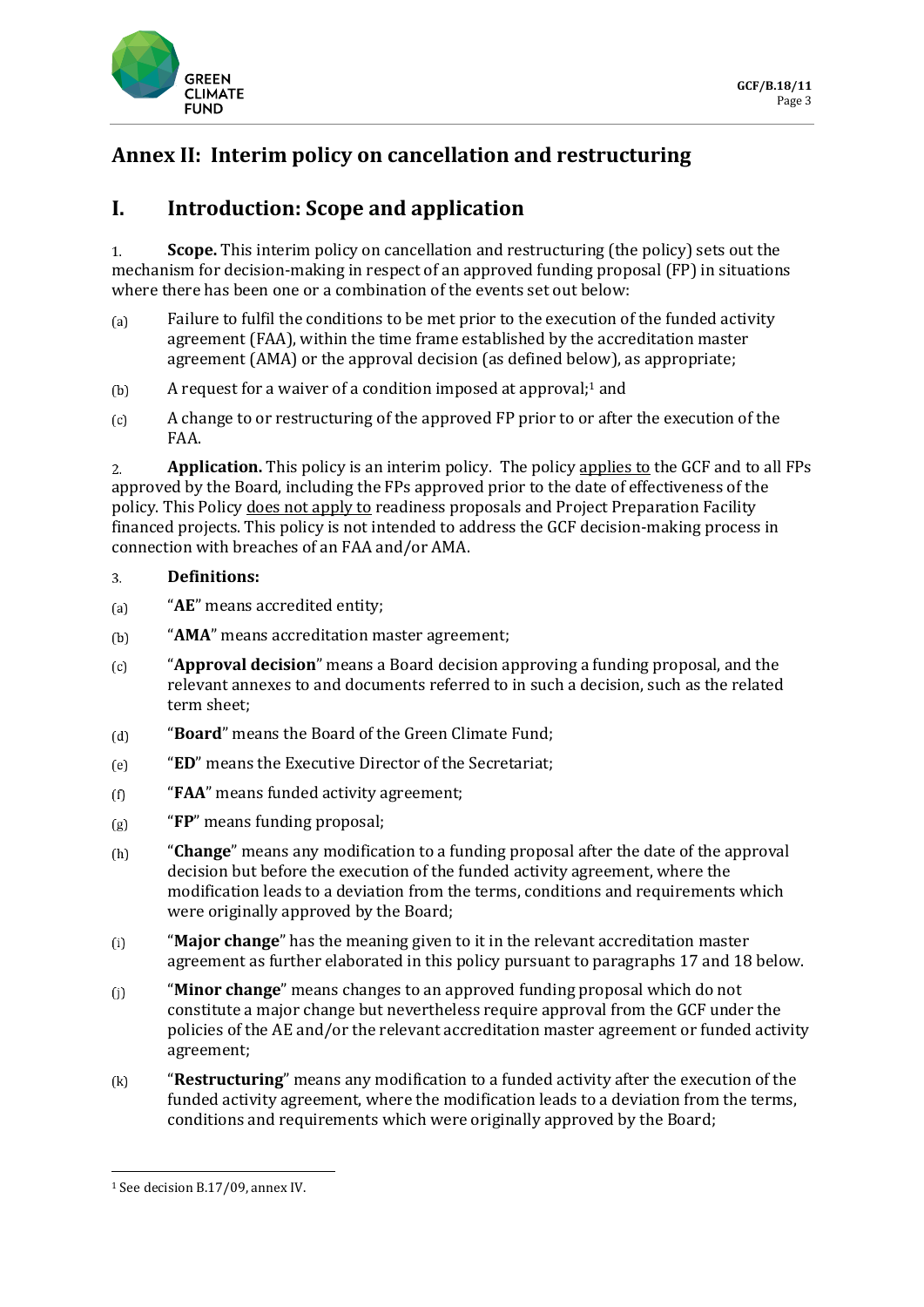

- "**Secretariat**" means the Secretariat of the Green Climate Fund;  $(1)$
- "**Waiver**" means a deviation from a condition or covenant set forth in an approval  $(m)$ decision. For the avoidance of doubt, this policy does not address a waiver from an applicable GCF policy.<sup>2</sup>

## **SECTION I. Changes prior to funded activity agreement execution**

## A. Failure to fulfil conditions

**Consequence.** If an AE fails to fulfil a pre-FAA execution condition adopted in an  $\overline{4}$ approval decision within the period established in the AMA, the approval decision, or any extension as specified in this policy, as applicable, upon the expiration of such period the approval of the relevant FP shall no longer be valid, and the Secretariat shall notify the Board and adjust the Fund's commitment authority accordingly.

## B. Extension of the period for fulfilment of conditions

5. **Extension request.** An AE may request an extension of the period to fulfil approval conditions required to be met prior to the execution of the FAA resulting in an extension of the relevant deadline to enter into the FAA.

**Authority.** If an AE requests an extension pursuant to paragraph 5 above, the ED shall 6. be entitled to approve such extension except for specific cases in which the Board explicitly reserved the right to grant such extension in the relevant Approval Decision. The extension period shall be determined by the Secretariat and be appropriate in length in the light of the context in which it was requested. The ED may grant only one extension; any subsequent extensions, if requested, shall be considered for approval by the Board.

 $7.$ If the ED declines to approve the extension, the extension request may, at the request of the AE or the national designated authority (NDA), be submitted to the Board for its consideration alongside the Secretariat's assessment, setting out the reason(s) for the decision of the ED.

#### $\overline{8}$ . **Procedure for an extension:**

- The AE must submit a written request to the Secretariat utilizing the relevant template,  $(a)$ together with evidence supporting the reasons for requesting the extension;
- The AE must submit the complete request no less than 30 days prior to the expiry of the  $(b)$ existing period granted for fulfilling the conditions;
- The Secretariat will assess the complete request upon receipt and determine, within five  $(c)$ (5) working days:
	- If within the authority of the ED, whether such an extension will be granted; or  $(i)$
	- If within the authority of the Board, whether to recommend the request for  $(ii)$ extension to the Board;
- $(d)$ Extension requests referred to in paragraph 8(iii)(b) above shall be submitted for the Board's consideration as soon as is practicable together with the Secretariat's

<sup>1</sup> <sup>2</sup> A policy waiver (requested after Board approval) can also happen. This will be dealt with by a separate policy.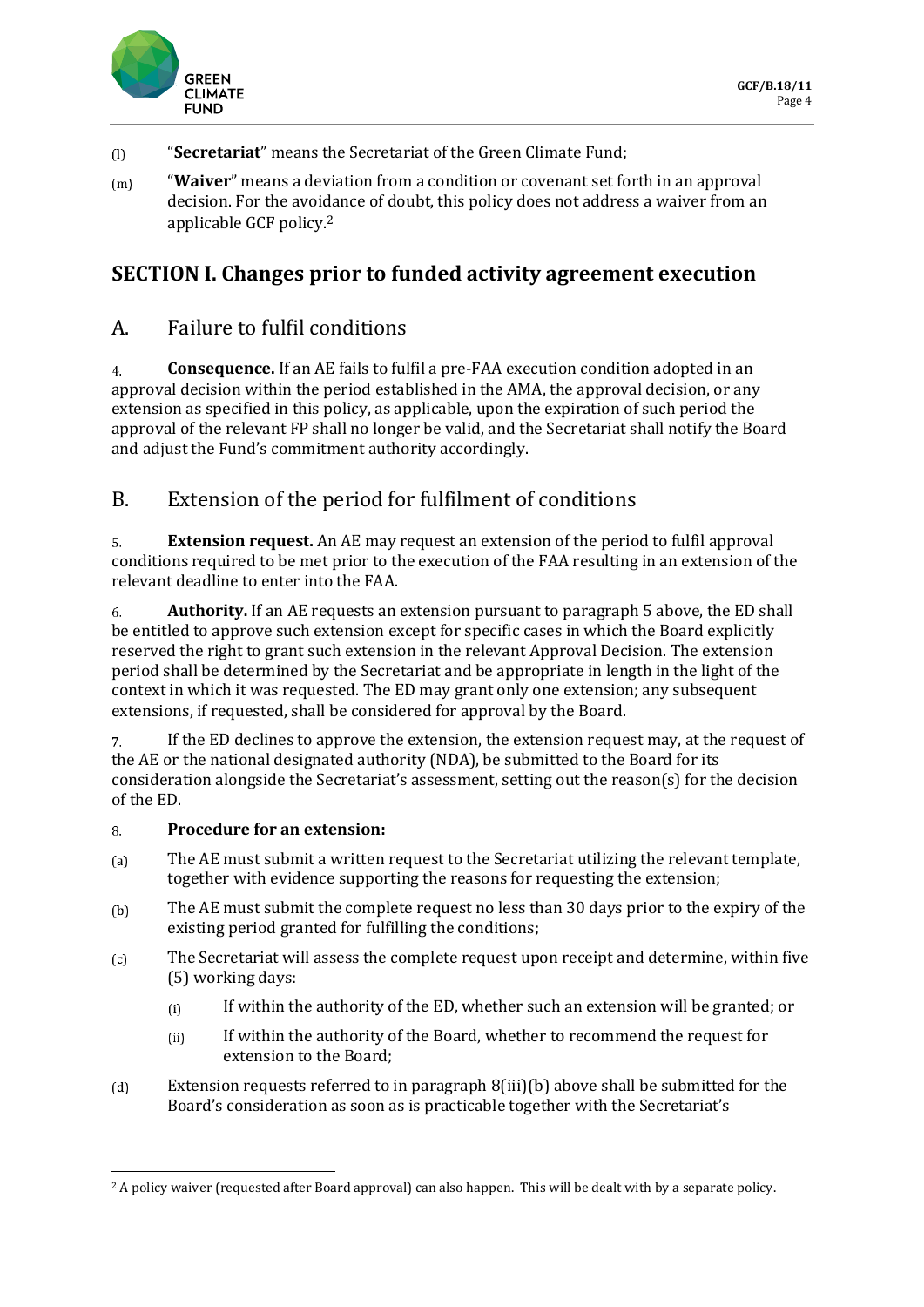

assessment and recommendation. The Board may decide on such extensions through between-meetings decisions;

- If the extension is approved either by the ED or by the Board, such decision will be  $(e)$ communicated to the AE, where possible, prior to the expiry of the relevant period for fulfilling the conditions;
- If the request for extension is rejected either by the ED or by the Board, the Secretariat  $(f)$ shall notify the AE and the provisions set out in paragraph 4 above shall apply;
- If the relevant deadline expires prior to the decision of the ED or the Board, as  $(g)$ appropriate, the relevant deadline will be deemed to have been extended until the date of such decision of the ED or the Board.

## C. Waiver of Board-approved conditions or covenants

9. **Waiver request.** An AE may request a waiver in accordance with the provisions set out in paragraphs 10–12 below.

**Authority.** If an AE requests a waiver, such waiver shall require Board approval except 10. in circumstances where such waiver authority has been delegated to the ED. In addition, the ED may grant a waiver in respect of:

- Conditions or covenants which do not comply with relevant laws and regulations of the  $(a)$ jurisdiction(s) in which the project or programme is to be implemented; and
- Conditions or covenants agreed in the term sheet.  $(b)$

If the ED declines to approve the waiver, the waiver request may, at the request of the 11. AE or the NDA, be submitted to the Board for its consideration alongside the Secretariat's assessment, setting out the reason(s) for the decision of the ED.

**Procedure for requesting a waiver.** Paragraph 8 above shall apply *mutatis mutandis* in 12. respect of requests for waivers.

#### D. Changes

13. **Timing.** A change can occur after the approval of an FP by the Board, and before execution of the FAA.

**Definitions.** A change may be a minor or a major change. 14.

**Information requirement.** The AE shall notify the Secretariat in writing when a change 15. is being proposed. $3$  The Secretariat shall not be bound by having to wait for this information prior to initiating appropriate actions. If the AE proposes such a change after the approval decision but prior to the execution of the FAA, the Secretariat shall request the AE to provide a restructuring paper and supporting documentation, describing the rationale of the proposed restructuring and the analysis of associated benefits and risks to the implementation of the FP and the GCF.

**Determination.** The Secretariat will assess the restructuring proposal and determine 16. whether the change is a minor change or a major change, and provide its assessment to the AE.

**<sup>.</sup>** <sup>3</sup> An AE may propose a change in advance of an event occurring that would affect the FP, or in reaction to an event that has already occurred.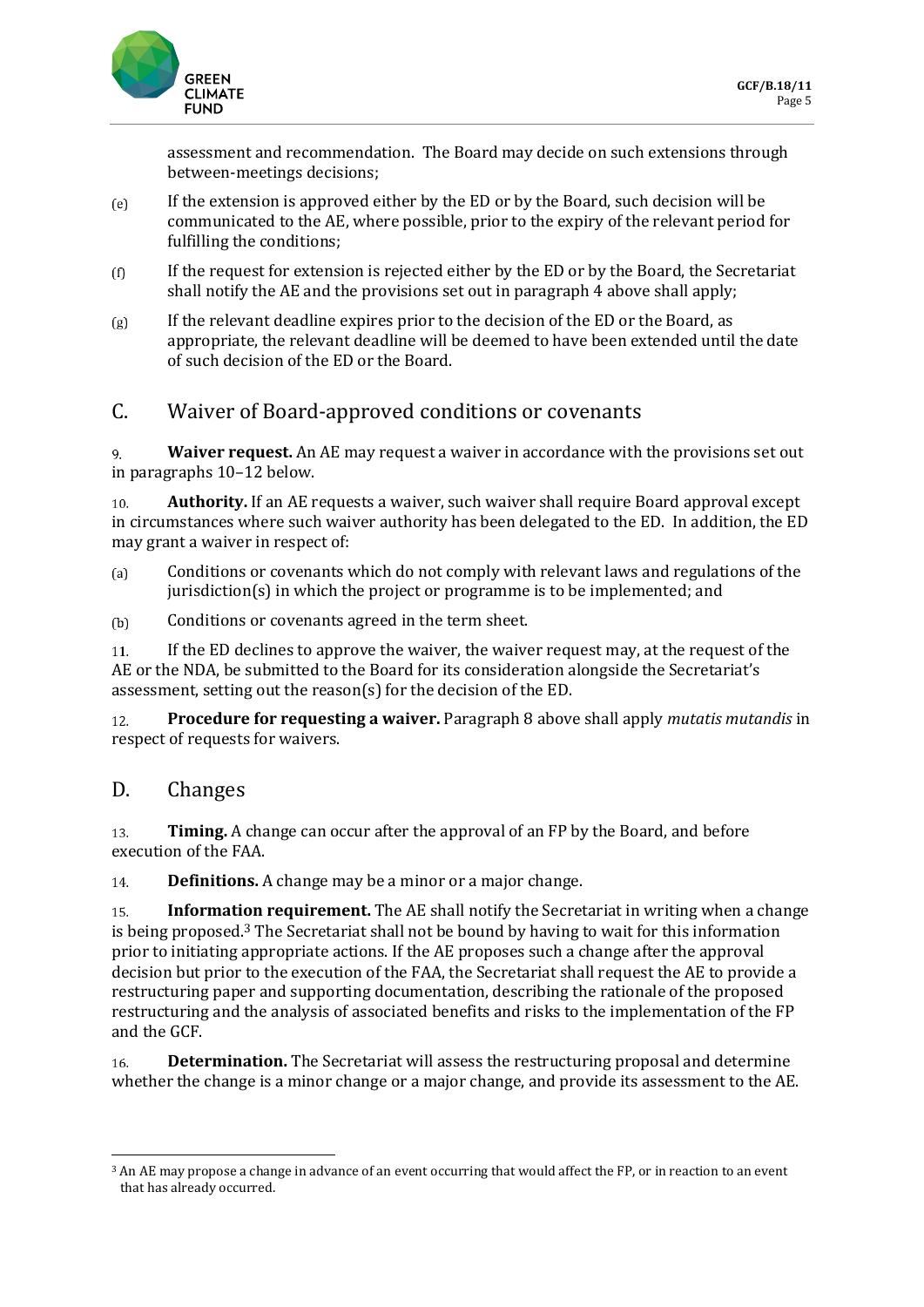

- A change will be deemed to be a major change if any of the following are proposed: 17.
- A change in the environmental and social safeguards category from a lower to a higher  $(a)$ category;
- A change in the AE;  $(b)$
- A change in the pricing structure of the GCF portion resulting in reduced economic  $(c)$ benefit to the project/programme or the GCF, including but not limited to higher cost, lower return on investments and/or higher risk;
- $(d)$ A delay in the implementation of the project/programme, or its major components for more than two (2) years from the period agreed in the term sheet, or if not set out in the term sheet, as established in the FP; and
- Other triggers such as may be set forth in a Board decision, including the approval  $(e)$ decision.

In addition, a change may be deemed a major change if it alters the project/programme 18. from that which was originally approved by the Board in a way that:

- Renders the project/programme inconsistent with the GCF mandate and business  $(a)$ model;
- Materially (significantly) changes the objective(s) of the project/programme;  $(b)$
- Materially reduces the magnitude of the core indicators or impacts of the  $(c)$ project/programme;
- $(d)$ Materially changes the financial profile of the project/programme from the one presented in the approved FP; and/or
- Creates a material operational risk to the GCF.  $(e)$

The determination of whether such change shall be deemed to be a major change shall 19. be made by the Secretariat taking into account the relevant circumstances and the nature of the project/programme.

 $20.$ **Procedure for approval of minor change.** The ED shall have the authority to approve a minor change. The Secretariat will then require the AE to undertake appropriate actions, which may include informing the NDA.

**Procedure for approval of major change.** Upon determination of a change as a major  $21.$ change, the Secretariat will prepare a Board document together with its assessment and recommendation for the Board's action either through a between-meetings decision or at the next Board meeting.

22. **Approval of major change.** If the Board approves the major change, the Secretariat will require the AE to undertake appropriate action, which may include informing the NDA and requesting a revised no-objection letter, as appropriate.

23. **Non-approval of major change.** If the Board does not approve a major change, the AE will either:

- Implement the project or programme as approved; or  $(a)$
- Withdraw the FP and inform the NDA accordingly.  $(b)$

**Cancellation.** Should the AE not undertake either of the actions set out in paragraph 23 24. above within 120 days following the date of notification to the AE by the Secretariat on the outcome of the Board deliberation, the project or programme will be cancelled as a consequence of the Board's decision not to approve the major change.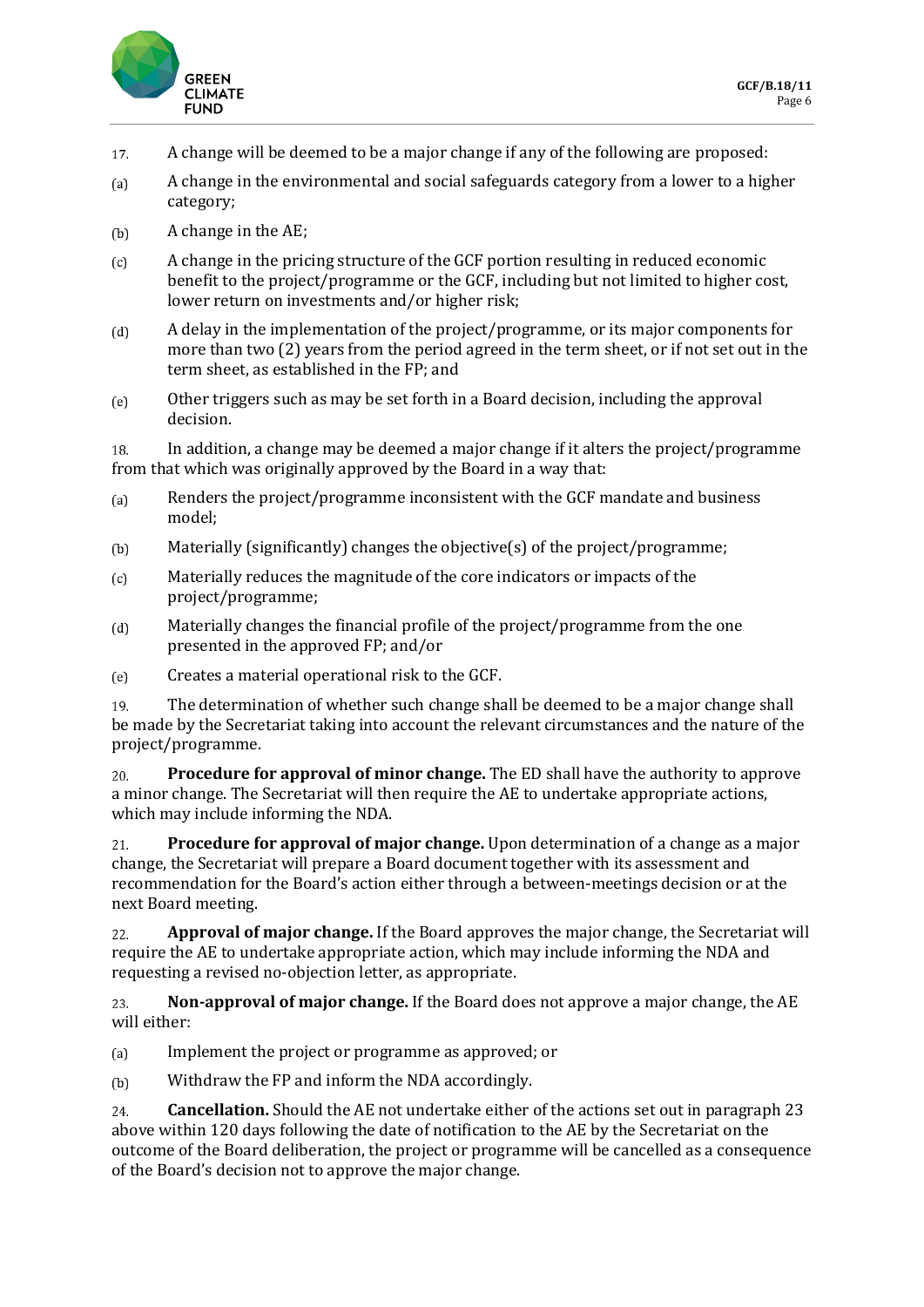

## **SECTION II. Restructuring after funded activity agreement execution**

## A. Waiver of Board-approved conditions

 $25.$ **Documentation.** All Board-approved conditions that are required to be fulfilled after the execution of the FAA will be reflected in the relevant signed FAA.

**Alignment.** Section I, parts B (Extension of the period for fulfilment of conditions) and C 26. (Waiver of Board-approved conditions or covenants), shall apply *mutatis mutandis* to any requests by the AE for an extension of time to fulfil an obligation set out in the FAA or a waiver of a provision in the FAA, save that the Secretariat shall also not be required to seek Board approval where the request for an extension of time or a waiver does not relate to a provision in the FAA which was expressly adopted by the Board or which would otherwise have the effect of a minor change.

#### B. Restructuring

**Timing.** A restructuring can occur after the execution of the FAA.  $27.$ 

**Treatment.** Section I, part D (Changes), shall apply *mutatis mutandis* to any 28. restructuring proposed after the execution of the relevant FAA and references to "change" shall be deemed to be references to "restructuring".

**Consequences of restructuring.** If the ED or the Board, as appropriate, approves a 29. restructuring, the Secretariat and the AE shall enter into appropriate legal arrangements to give effect to such approval.

## **SECTION III. Reporting and effective date**

 $30.$ **Reporting.** The Secretariat will report to the Board as part of the post-approval update on any actions taken in respect of waiver, change and restructuring as well as any cancellations occurred under this policy.

**Effective date**. The policy is effective from the date of the Board decision adopting this 31. policy until the comprehensive policy on restructuring is adopted by the Board.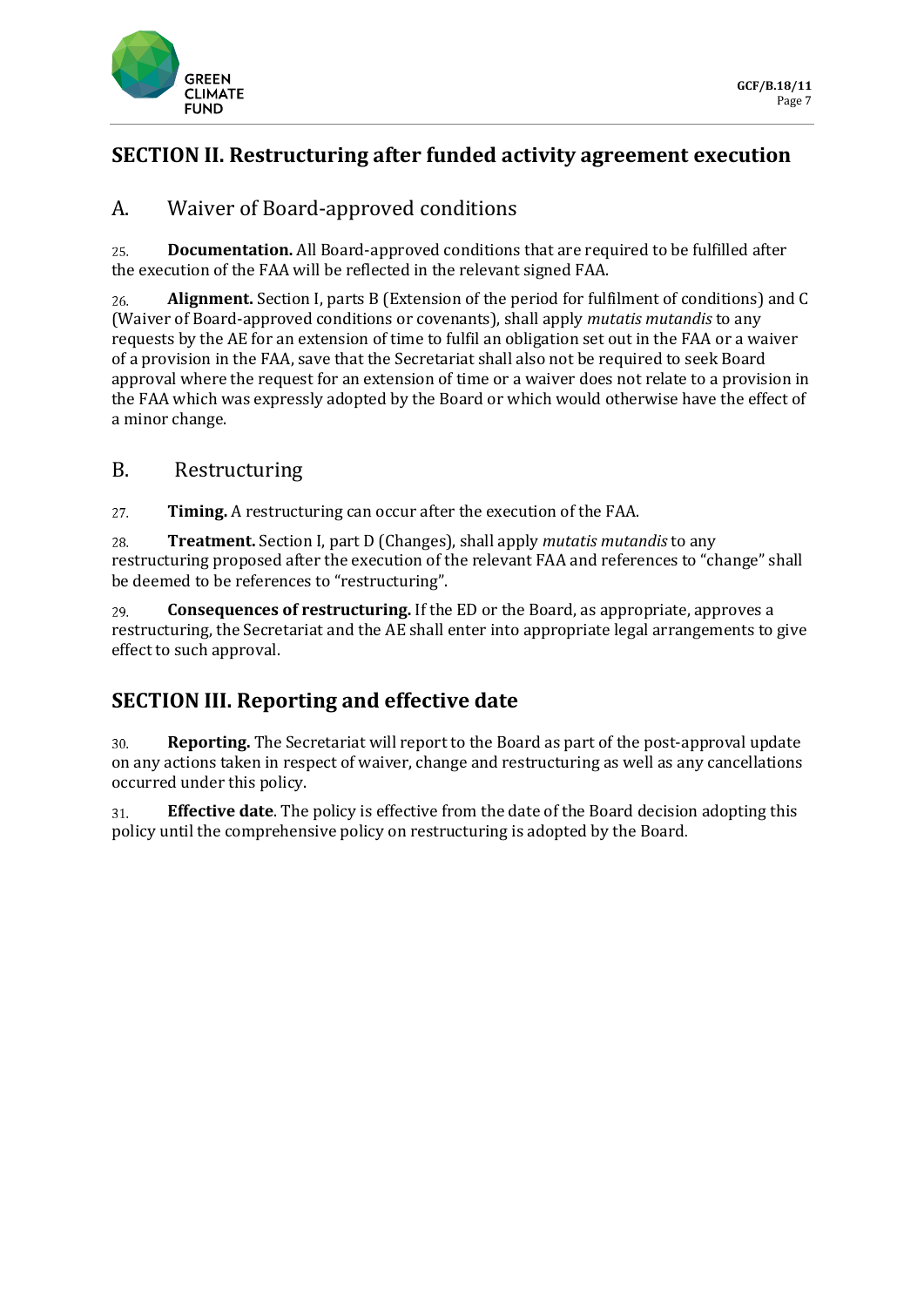

## **Annex III: Review of the practices of selected other institutions**

A high-level review of the practices of some other institutions has taken place. This will  $1.$ be deepened in the process of developing the full policy.

## A. Instruments of the Convention

#### THE GLOBAL ENVIRONMENT FACILITY

*Cancellation*

| <b>Stage</b>                 | <b>Prior to CEO endorsement</b>                                                                                                                                                                                                                                                                                                                                                                                                                                                                                                          | <b>After CEO endorsement</b>                                                                                                                                                                                                                                                                         |
|------------------------------|------------------------------------------------------------------------------------------------------------------------------------------------------------------------------------------------------------------------------------------------------------------------------------------------------------------------------------------------------------------------------------------------------------------------------------------------------------------------------------------------------------------------------------------|------------------------------------------------------------------------------------------------------------------------------------------------------------------------------------------------------------------------------------------------------------------------------------------------------|
| Responsible<br>body          | Global Environment Facility (GEF) Chief<br>Executive Officer (CEO), partner agency<br>or country                                                                                                                                                                                                                                                                                                                                                                                                                                         | Partner agency                                                                                                                                                                                                                                                                                       |
| Scenarios of<br>cancellation | (a) No submission of project document<br>after 18 months since project<br>identification form approval;<br>(b) Possibility of 12-month extension<br>upon request by national designated<br>authority (country operational focal<br>point);<br>(c) Full project document can be<br>resubmitted within a year directly to<br>CEO endorsement, with Council<br>four-week review;<br>(d) CEO, if the submitted full proposal is<br>not of sufficient quality;<br>(e) Partner agency, in consultation with<br>country and GEF CEO concurrence | Based on partner agency policies and<br>procedures, in consultation with recipient<br>country, all relevant government agencies,<br>and other partners (co-financers)<br>It is unclear whether the GEF secretariat<br>has any role in practice. General<br>cancellation scenarios are not defined    |
| Procedure                    | (a) Remove proposal from pipeline;<br>(b) Inform recipient country and<br>partner agency;<br>(c) Inform Trustee of any project<br>development funding approved;<br>(d) If return of GEF funds is required,<br>partner agency has to comply with<br>financial procedures agreement<br>with the Trustee<br>(e) For programmes, 40% of fees for<br>each child project are committed<br>upon Council approval. If child<br>project is not presented, fees are<br>cancelled and returned                                                      | (a) Written notification from the partner<br>agency to the recipient country<br>government;<br>(b) Written notification to the GEF<br>secretariat and the Trustee;<br>(c) If return of GEF funds is required,<br>partner agency to comply with<br>financial procedures agreement with<br>the Trustee |

#### *Major amendment*

A major amendment is defined as a change in project design or implementation that has  $2.$ a significant impact on the project's objectives or scope, or an increase of the Global Environment Facility (GEF) project financing of more than 5 per cent.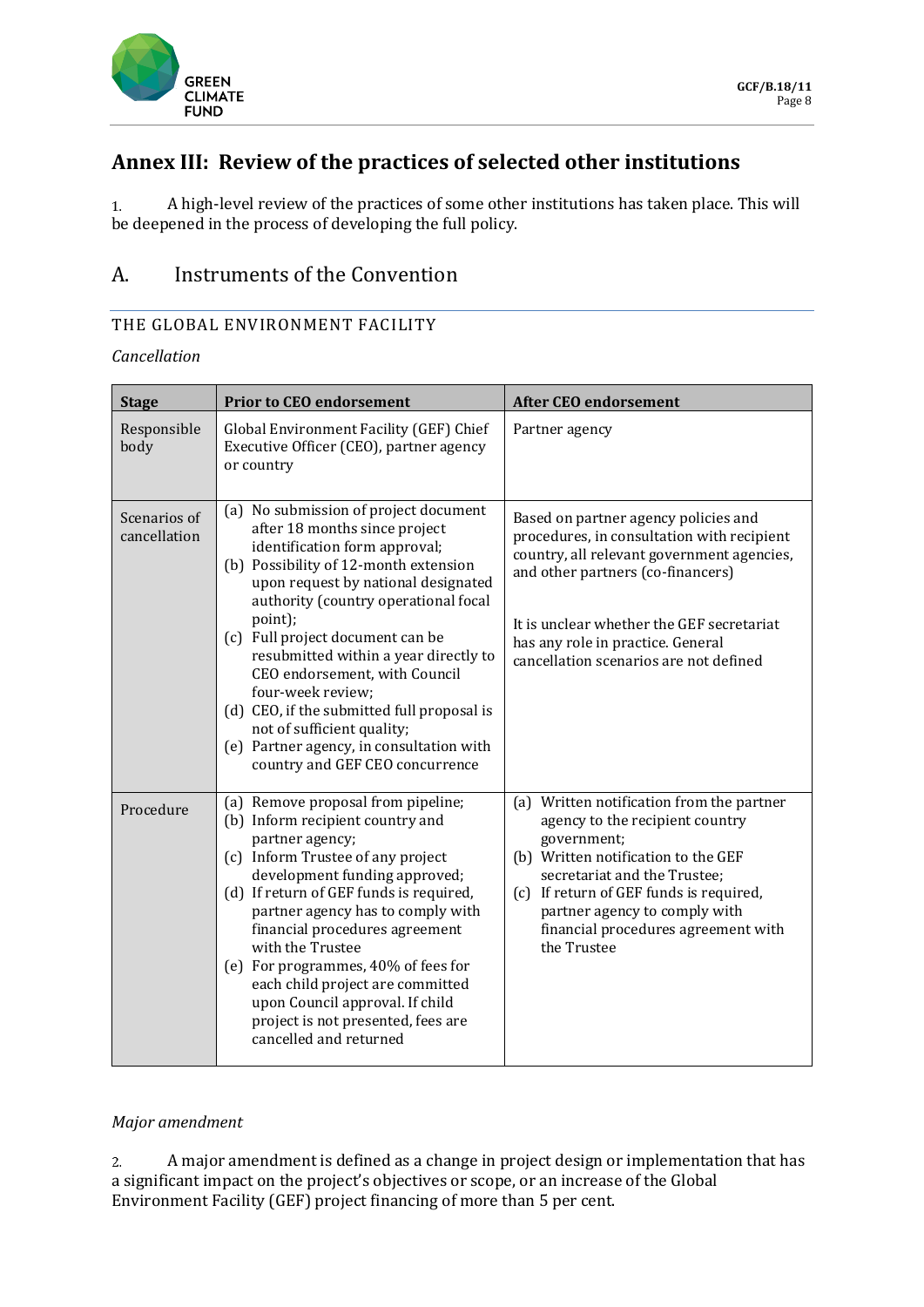

When the full project document is submitted, if the GEF Chief Executive Officer (CEO) 3. determines that there have been major changes to the project's scope and/or objectives since project identification form approval, instead of the regular direct CEO endorsement:

- The CEO circulates the full project document and CEO endorsement request to the  $(a)$ Council for 4-week review;
- The Council provides comments;  $(b)$
- The accredited entity responds to any comments received from Council members and  $(c)$ revises the documents; and
- The CEO endorses the project once comments have been adequately addressed and  $(d)$ informs Council accordingly.

If, during the review, at least four Council members request that a project be reviewed at  $4<sub>1</sub>$ a Council meeting because the project is not consistent with the GEF Instrument or GEF policies and procedures, the CEO:

- Submits the project document to the next Council meeting; and  $(a)$
- Endorses the project for final approval by the agency only if the Council finds that the  $(b)$ project is consistent with the GEF Instrument and GEF policies and procedures.

For any major amendments, whether before or after CEO endorsement, the Secretariat 5. circulates the amended CEO endorsement request and the project document to the Council for four weeks for its approval before CEO endorsement or re-endorsement.

#### THE ADAPTATION FUND

#### *Cancellation*

| <b>Stage</b>        | Any stage of project/programme cycle                                                                                                                                                                                                                                                                                                                                   |  |
|---------------------|------------------------------------------------------------------------------------------------------------------------------------------------------------------------------------------------------------------------------------------------------------------------------------------------------------------------------------------------------------------------|--|
| Responsible<br>body | Ethics and Finance Committee (EFC) makes a recommendation to the Board                                                                                                                                                                                                                                                                                                 |  |
| <b>Scenarios</b>    | At its discretion or following independent review, evaluation or investigation, for several<br>reasons, notably:<br>(a) Financial irregularities in implementation;<br>(b) Material breach of legal agreement;<br>Poor implementation performance leading to the conclusion that it can no longer meet<br>(c)<br>objectives                                            |  |
| Procedure           | EFC makes recommendation to suspend/cancel;<br>(a)<br>(b) Implementing entity and the country designated authority (DA) are given fair chance to<br>present views to the Board;<br>(c) Board makes decision to suspend/cancel<br>Implementing entities suspending or cancelling projects must send detailed justification to<br>the Board after consulting with the DA |  |
|                     | Secretariat reports annually on all approved projects suspended or cancelled in the previous<br>vear                                                                                                                                                                                                                                                                   |  |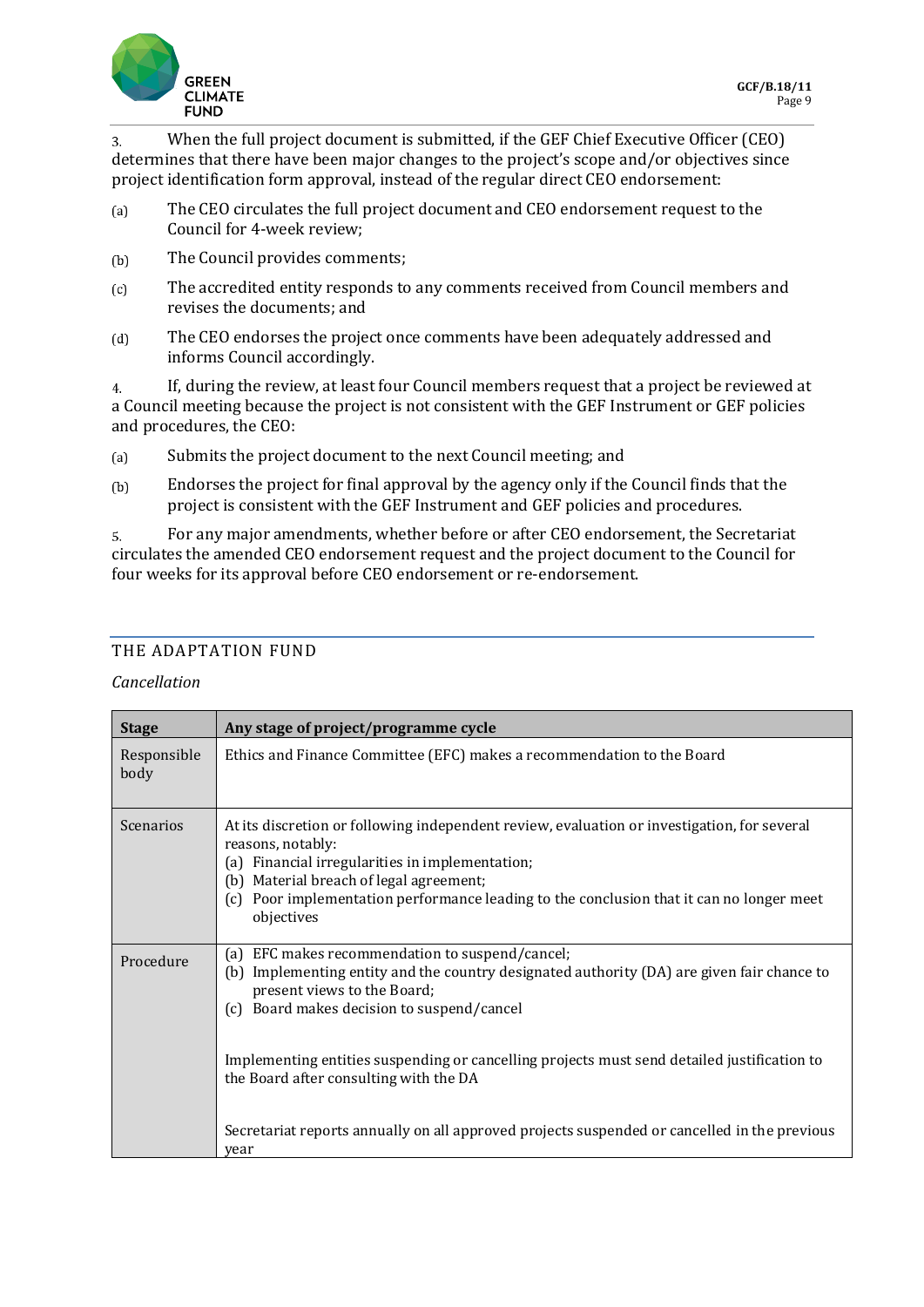

#### *Restructuring*

No guidelines or policy on restructuring exist at the time of this review. 6.

## B. Other funds

#### THE CLIMATE INVESTMENT FUNDS

 $7.$ No adopted policy for either cancellation or restructuring. Follows rules of implementing multilateral development bank (MDB) for approved projects.

## C. Multilateral development bank

#### ASIAN DEVELOPMENT BANK

#### *Cancellation*

| <b>Stage</b>                        |                                                                                                                                                                                                                                                                                                                                                                                                                                                                                                                                                                                                                                            |                                                                                                     |  |
|-------------------------------------|--------------------------------------------------------------------------------------------------------------------------------------------------------------------------------------------------------------------------------------------------------------------------------------------------------------------------------------------------------------------------------------------------------------------------------------------------------------------------------------------------------------------------------------------------------------------------------------------------------------------------------------------|-----------------------------------------------------------------------------------------------------|--|
| <b>Responsible</b><br>body          | The borrower or Asian Development Bank (ADB), with agreement of guarantor in the<br>case of loans                                                                                                                                                                                                                                                                                                                                                                                                                                                                                                                                          |                                                                                                     |  |
| <b>Scenarios of</b><br>cancellation | ADB may, by notice to the borrower,<br>terminate the borrower's right to<br>withdraw the loan proceeds, if any of the<br>following apply:<br>(a) Continuous 30-day suspension of<br>loan;<br>(b) ADB determines, at any time and after<br>consultation with the borrower, that<br>any amount of the loan will not be<br>required for purposes of the project;<br>ADB determines corrupt or fraudulent<br>(c)<br>practices;<br>(d) Cases of noncompliance with<br>prescribed procurement procedures;<br>Closing date has been reached<br>(e)                                                                                                |                                                                                                     |  |
| <b>Procedure</b>                    | <b>Borrower</b><br>Notify ADB after prior consultation<br>(a)<br>with ADB;<br>(b) Commitment letters issued by ADB<br>cannot be cancelled except as<br>expressly provided in such<br>commitment letters;<br>Once the borrower requests<br>(c)<br>cancellation of all or part of a loan,<br>ADB cannot delay or deny that<br>request;<br>(d) If the ADB loan has associated co-<br>financing, each co-financier must be<br>consulted on a cancellation request.<br>All communications with co-<br>financiers are through the Office of<br>Co-financing Operations (OCO), and<br>incorporate OCO advice when<br>finalizing the cancellation; | ADB<br>Vice president's approval required, based<br>on recommendation of the regional<br>department |  |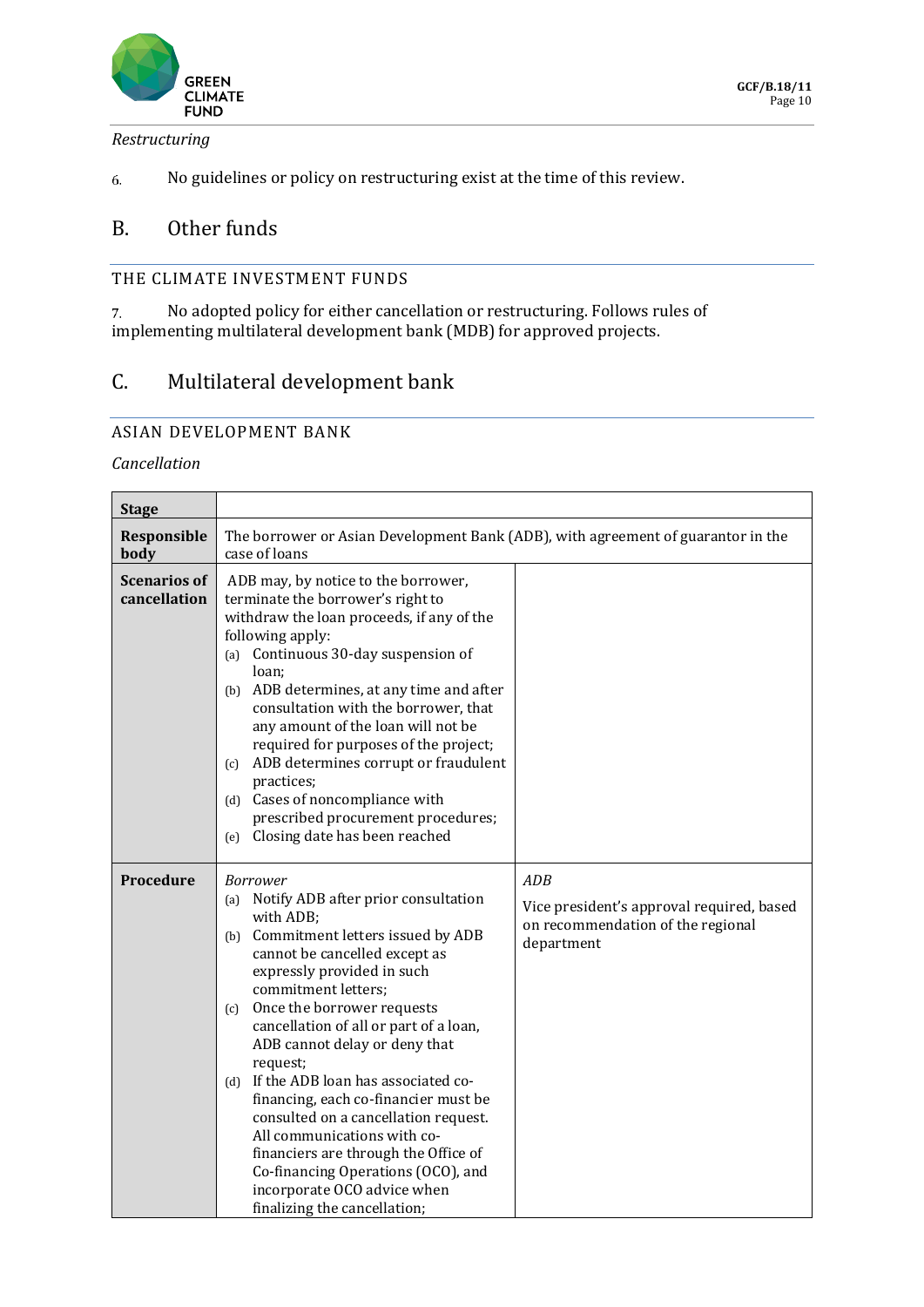

| (e) | The sector director or country   |  |
|-----|----------------------------------|--|
|     | director concerned finalizes the |  |
|     | cancellation                     |  |
|     |                                  |  |

#### *Restructuring*

Changes in cost, financing plan, counterpart funding, disbursement percentages, 8. disbursement arrangements and changes in expenditures originally approved for ADB financing should be approved by the relevant Director General or authorized Director, after the matter is consulted upon and agreed with the Controller's department and other relevant offices and departments.

- 9. Changes in disbursement arrangements include, but are not limited to, the following:
- The use of the statement of expenditure procedure;  $(a)$
- A change, establishment, or removal of the ceiling of the statement of expenditure;  $(b)$
- Procedure;  $(c)$
- $(d)$ The use of the advance fund procedure; and
- Extension of the winding-up period.  $(e)$

#### WORLD BANK

*Cancellation*

| <b>Stage</b>                        | After the conditions have been met to<br>begin disbursements                                                                                                             |                                                                                                                                                                                                                                                                                                                                                                                |
|-------------------------------------|--------------------------------------------------------------------------------------------------------------------------------------------------------------------------|--------------------------------------------------------------------------------------------------------------------------------------------------------------------------------------------------------------------------------------------------------------------------------------------------------------------------------------------------------------------------------|
| Responsible<br>body                 | Can be initiated by the World Bank or<br>the client                                                                                                                      |                                                                                                                                                                                                                                                                                                                                                                                |
| <b>Scenarios of</b><br>cancellation | Bank guarantee<br>If the legal agreements are not signed<br>within 24 months following Board<br>approval, the Bank normally withdraws<br>the offer of the bank guarantee | <b>Bank loan and grants</b><br>Overdue loan payments;<br>(a)<br>Suspension;<br>(b)<br>Amounts not required;<br>(c)<br>Fraud and corruption;<br>(d)<br>Misprocurement;<br>(e)<br>Closing date;<br>(f)<br>Cancellation of guarantee (only for<br>(g)<br>loan)                                                                                                                    |
| <b>Procedure</b>                    |                                                                                                                                                                          | The borrower or the Bank decide to<br>(a)<br>cancel an unwithdrawn amount of a<br>bank loan:<br>When the borrower decides to cancel<br>(b)<br>an amount of the bank loan and gives<br>notice to the Bank, the cancellation is<br>effective as of the date of receipt of the<br>borrower's notice;<br>The Bank does not accept requests for<br>(c)<br>retroactive cancellations |
|                                     |                                                                                                                                                                          | Exception: no cancellation or suspension by<br>the Bank shall apply to amounts of the loan<br>subject to any special commitment except<br>as expressly provided in the special<br>commitment                                                                                                                                                                                   |